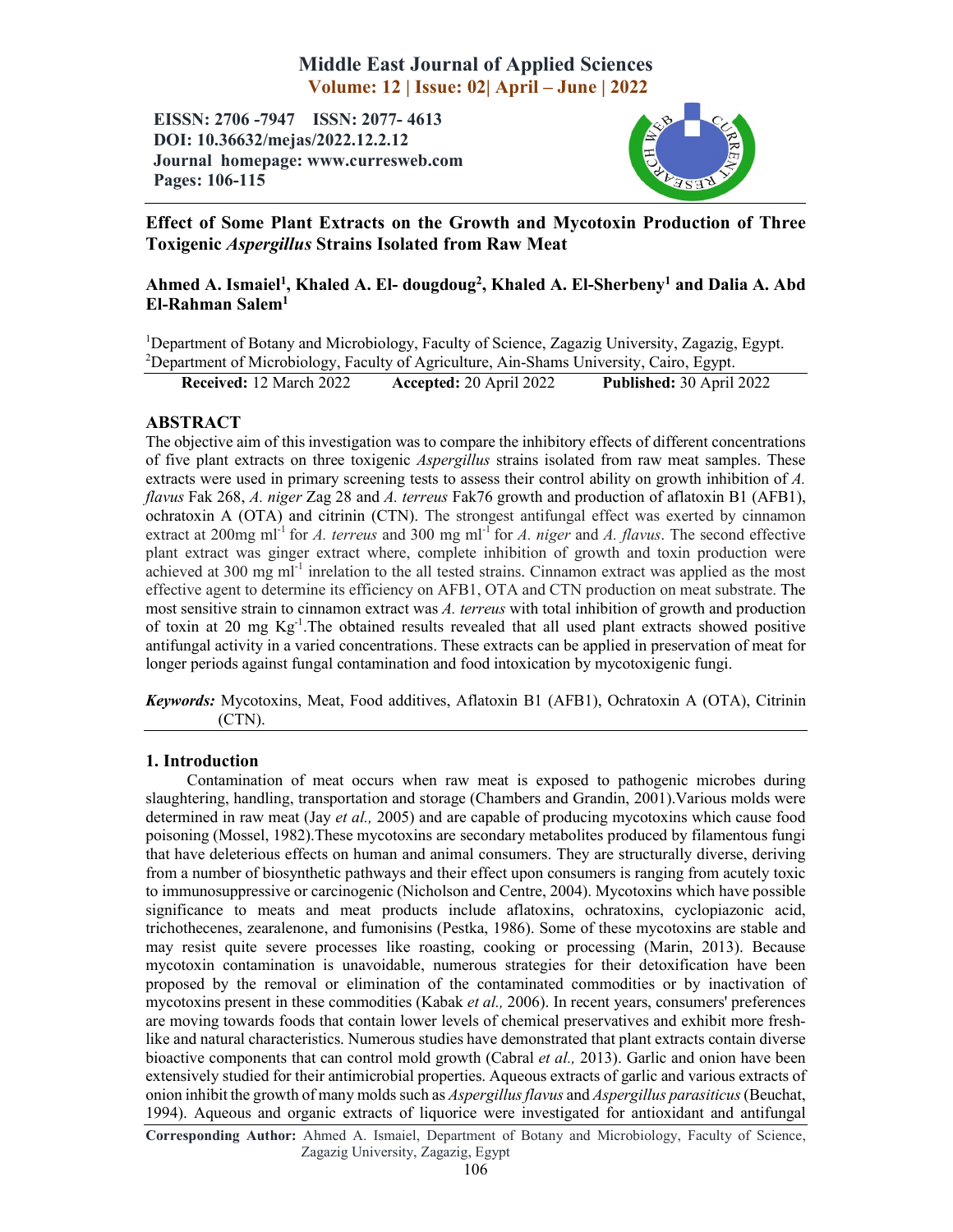activities against four pathogens, *A. alternata, A. niger, F. solani, F. oxysporum* (Ahmed *et al.,* 2014)*.*  Ginger was reported to have medicinal properties like antimicrobial, antifungal, antiviral, antioxidant, anti-inflammatory, and anticancer (Bartley and Jacobs, 2000). The antifungal activity of cinnamon extract was reported against *A.niger*, *A. flavus, F. moniliforme, F. graminearum, Fusarium spp, P. citrinum and P. viridicatum* (Singh *et al.,* 2007;Velluti *et al.,* 2004).The aim of this work was to investigate the antifungal effects of garlic extract, onion extract, liquorice extract, cinnamon extract and garlic extract on three *Aspergillus* strains. These strains are *A. flavus* Fak268, *A. niger* Zag28 and *A.terreus* Fak76. The plant extracts were tested to determine their potential impact on fungal growth and mycotoxins production of these strains that have been isolated from raw meat either in culture medium or meat substrate as a food model.

# 2. Materials and Methods

# 2.1. Effect of plant extracts on fungal growth and mycotoxin production.

# 2.1.1. Fungal strains

*A. flavus* Fak268, *A. niger* Zag28 and *A. terreus* Fak76 were locally isolated from fresh meat samples. These fungal strains were selected among other isolated fungi on the basis of their highest producing ability to the mycotoxins AFB1, OTA and CTN. These strains were previously identified according to the macro and microscopic features of the recovered fungal isolates according to (Moubasher, 1993). The strains were molecularly identified based on the sequence of PCR-amplified 18S rRNA–28S rRNA gene analysis. Sequence homologous to that of isolated fungus was identified in the NCBI GenBank database using BLASTP and BLASTX programs (Altschul *et al.,* 1997). Culture was maintained on slants of potato dextrose agar (PDA).

# 2.1.2. Inoculum preparation

Fungal spores from 7-days old cultures were of *A. flavus* Fak268, *A. niger* Zag28 and *A. terreus* Fak76 growth were harvested separately by flooding of the slants with sterile distilled water containing 0.1 % Tween 20 and gently scrapping off the spores with a sterile glass rod. The spore concentration was adjusted to  $2\times10^6$  spores ml<sup>-1</sup> using hemocytometer. Two ml of this spore suspension was used as a standard inoculum.

# 2.2. Extraction procedures:

# a) Preparation of aqueous plant extracts.

Five traditional plant species used in this study were garlic (bulbs), onion (bulbs), Liquorice (roots), ginger (rhizome) and cinnamon (bark). These species were chosen based on their reported antifungal activities.

Extracts were prepared from fresh or dried plants parts according to methods described by (Silva *et al.,* 1995). The plant parts of each species were thoroughly washed in running tap water, surface disinfected in 90% ethanol for 2 min, then grinding using sterile blender. Plant samples from each species were extracted by weighing 100g of finely ground plant material and extracting with 100 ml methanol in 250 ml flasks, the mixtures were well shaken for 20 min. then, filtered using preweighted using whatman No1 filter paper. The solvent was removed under a stream of air at room temperature, and the plant material on filter paper was dried at 80 °C until constant weight produced weight after dryness were measured. Plant extract weight can be calculated by subtracting the initial plant weight used from the plant dry weight as follows:

Plant extract weight= Initial plant weight- plant dry weight.

Each resulted plant extract was dissolved into 100 ml sterile distilled water bottles and different concentrations of plant extracts were prepared for testing their effect on fungal growth and mycotoxins production.

# b) Determination of antifungal activity of aqueous plant extracts in culture media

The following concentrations of each aqueous plant extract:  $100$ mg ml<sup>-1</sup>,  $200$ mg ml<sup>-1</sup>,  $300$ mg ml<sup>-</sup>  $1$ , 400mg ml<sup>-1</sup>, 500mg ml<sup>-1</sup> were added to (YES) broth medium in 100ml flasks. All flasks were sterilized and inoculated with 2ml spore suspension each tested fungus then incubated at 28ᵒ C for 10 days. The content of each flask was filtered through Whatman filter paper No. 1 and the filtrate was extracted with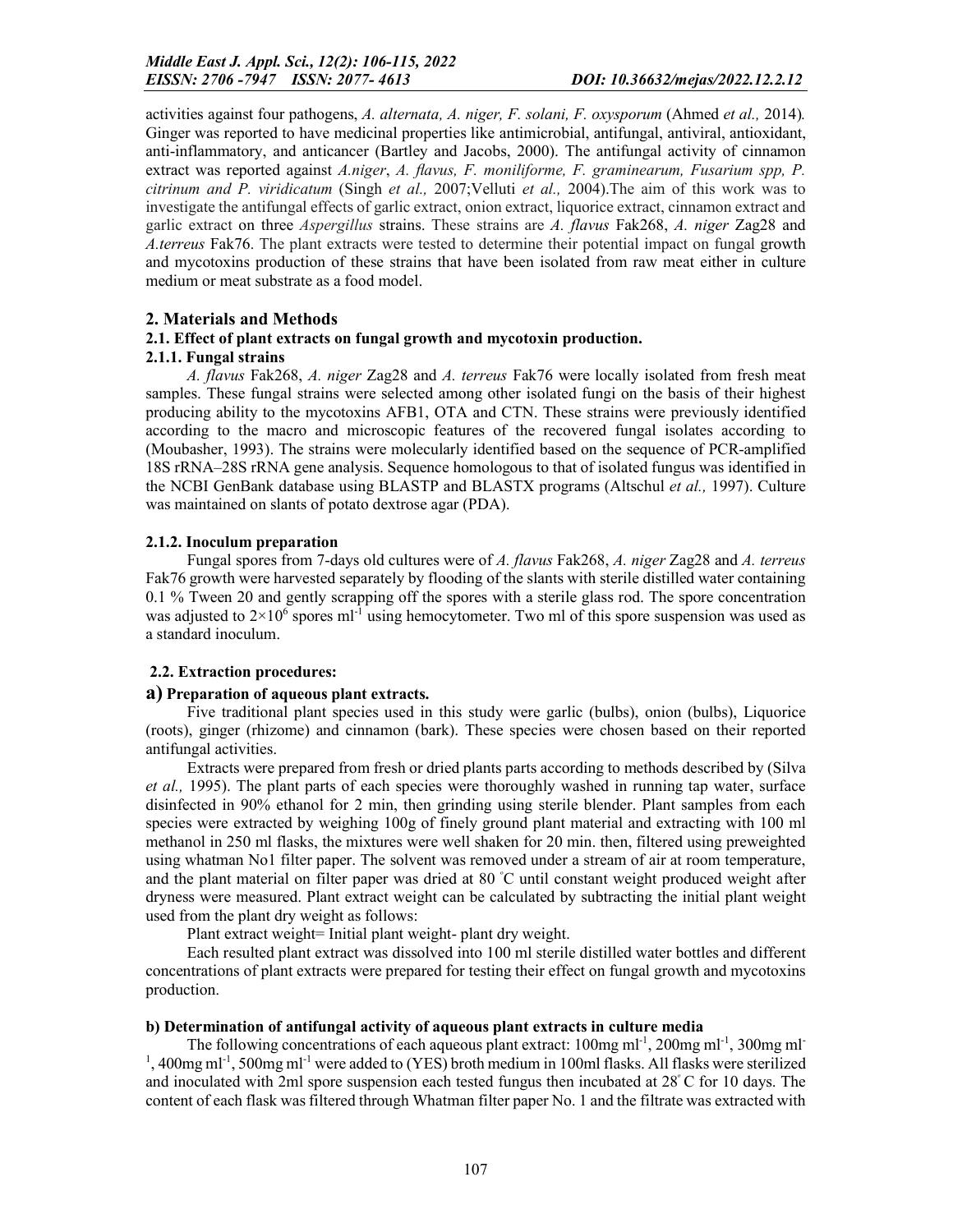20 ml chloroform in a separating funnel. The chloroform extract was evaporated on water bath at 70 °C and re-dissolved in 0.25 ml chloroform. The efficiency of food preservatives in inhibition of AFB1, OTA and CTN production was determined by TLC method.

### 2.3. Cultivation conditions

The basal medium used to monitor the growth of the tested strains was YES broth. Fifty ml of YES broth was introduced into a 250 ml Erlenmeyer flask and autoclaved at 121°C for 20 min. After cooling, the flasks were treated with different concentrations of plant extracts as an antifungal agent. The control flasks were prepared using sterilized YES broth and inoculated with 2 ml spore suspension of each tested fungal strain. All flasks were then incubated 28°C for 10 days.

# 2.4. Analytical methods

### 2.4.1. Determination of mycelial dry weights

At the end of the incubation period, the fungal culture flasks of *A. flavus* Fak268, *A. niger* Zag28 and *A. terreus* Fak76 were filtered through preweighted Whatman no.1 filter papers and weighed after drying to constant weight at 80 °C.

### 2.4.2. Extraction of AFB1, OTA and CTN

The filtrate of each flask was extracted with an equal volume chloroform in a separating funnel. The chloroform extract was evaporated on water bath at 70°C and redissolved in 1 ml chloroform. The efficiency of food preservatives in inhibition of AFB1, OTA and CTN production was determined by thin layer chromatography (TLC) in which the concentrated extract and reference standards were loaded on TLC plates with silica gel GF-254.The mycotoxins standards were obtained from SigmaAldrich, Taufkirchen, Germany. For CTN, the TLC plate was impregnated in an 8% solution of oxalic acid in methanol (El-Shanawany *et al.,* 2005). Toluene: 90% ethyl acetate: formic acid (6:3:1, v/v/v) was used as eluent to develop the TLC plates. The mycotoxins (spots and standards) were visualized in UV light at 254 and 366 nm. The detected mycotoxins were then quantified spectrophotometrically, as described below.

#### 2.4.3. Determination of AFB1

AFB1 spots ( $Rf = 0.5$ ) showed blue in fluorescence under short and long-wave length (254 and 366 nm) and corresponding to the standard were scrapped off and eluted with methanol. AFB1 was then quantified by ultraviolet spectroscopic analyses performed with a Hermle Z230A UV spectrophotometer.AFB1 absorption was monitored at 363 nm, and the concentration was obtained after recording the optical density against a standard curve (Ismaiel and Tharwat, 2014).

#### 2.4.4. Determination of OTA

OTA spots  $(Rf = 0.61)$  showed greenish-blue fluorescence under long-wave length. These spots of both sample and standard were scrapped off, eluted with methanol and the absorption was monitored at 356 nm (Nesheim, 1976). The concentration was then obtained from a standard curve.

# 2.4.5. Determination of CTN

CTN spots (RF=0.42) showed lemon yellow CTN in fluorescence under short and long-wave length, After spots were scraped and eluted in methanol for centrifugation, the optical density of the supernatant determined by UV visible spectrophotometer at wave length of 366 nm. The concentration was then obtained from a standard curve (El-Shanawany *et al.,* 2005).

#### 2.6. Effect of cinnamon extract on fungal growth and mycotoxin production in meat substrate

Ten grams of fresh meat were surface sterilized by hypochlorite for 2 min. and washed 5 times with sterilized distilled water. Each meat sample was transferred into sterile flask containing 8 ml distilled water then, the following concentrations of cinnamon extract were added separately: 5mg ml-<sup>1</sup>, 10mg ml<sup>-1</sup>, 15mg ml<sup>-1</sup>, 20 mg ml<sup>-1</sup>, 25 mg ml<sup>-1</sup>. Triplicate flasks were done for each concentration, and each flask was inoculated with the spore inoculum of each tested fungi (*A. flavus* Fak 268, *A. niger* Zag28 and A. terreus Fak76) and incubated at 28°c for 7 days. The filtrate was separated from the solid residue using whatman No1 filter paper. The filtrates were extracted with chloroform and separated on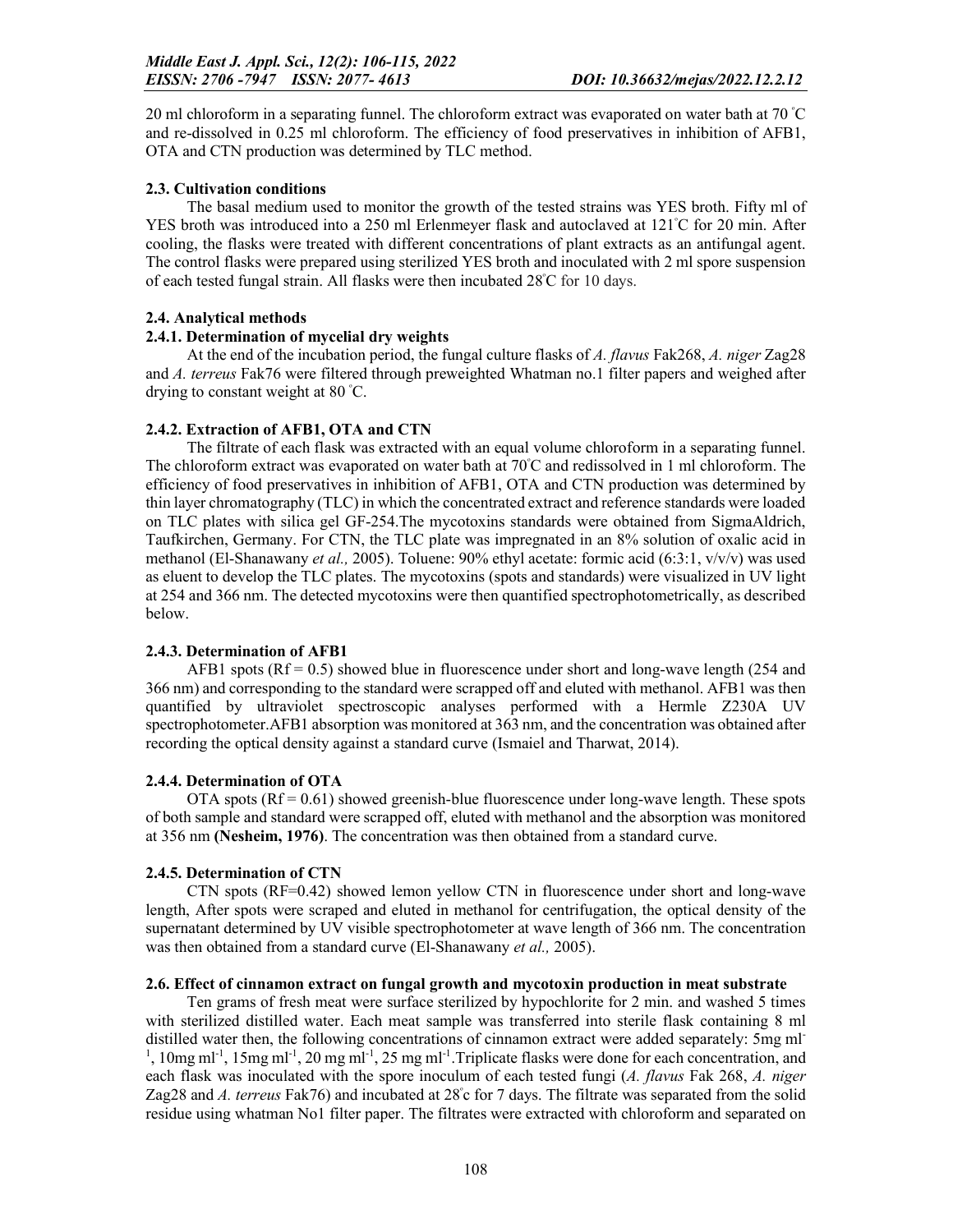TLC plates (as mentioned earlier). AFB1, OTA and CTN spots revealed under ultraviolet light using (Min, UVIS, DUOUV. Then scrapped off, eluted, and measured as mentioned previously.

### 2.7. Statistical analysis

Results were expressed as the mean  $\pm$  standard deviation (SD). Statistical significance was evaluated using analysis of variance (ANOVA, SPSS software version 22) test followed by the least significant difference (LSD) test at 0.01 level.

## 3. Results and Discussion

### 3.1. Effect of garlic extract on fungal growth and mycotoxins production.

Different concentrations of garlic extracts were tested for their antifungal activity against *A. flavus, A. niger* and *A. terreus,* AFB1, OTA and CTN production respectively, results revealed that, garlic extract was an effective inhibitor of all tested molds growth and mycotoxins production. Results revealed a great reduction in toxin production by increasing garlic extract concentrations. The reduction of AFB1, OTA and CTN in was increased by increasing garlic extract concentration. The total inhibition of growth and toxin for *A. flavus* and *A. terreus* were achieved at 400 mg ml<sup>-1</sup> and at 500 mg ml<sup>-1</sup> for *A. niger.* Significant differences (P≤0.01) were achieved at 100 mg ml<sup>-1</sup> concentration of garlic extract for AFB1and CTN concentrations. In case of OTA significant difference (P≤0.01) was achieved only at 300 and 400 mg ml-1 concentrations of garlic extract. The inhibitory activity of *Allium* vegetables extracts against mold have been reported by numerous authors. It was observed that alliicin, thiosulfonates and other compounds show fungistatic activities against *Aspergillus niger*, *Rhodotorula nigricans*, *Penicillium italicum*, *Penicillium cyclopium*, *Aspergillus flavus, Cladosporium macrocarpum, Aspergillus fumigatus, Aspergillus alutaceus, Aspergillus terreus* and *Penicillium chryogenum* (Wei et al., 1967; Graham and Graham, 1986; Topal, 1989; Hafez and Said, 1997; Ankri and Mirelman, 1999; Harris *et al.,* 2001). Yin and Tsao (1999) studied antifungal effects of various *Allium* plants, they observed that garlic shows the highest antifungal activity against *Aspergillus niger*, *A.flavus* and *A. fumigatus*. The antifungal activity of garlic is in agreement with results of who found its extracts very effective in inhibiting the growth of *Aspergillus* species (Darket *et al.,* 1979).



Fig. 1: Effect of garlic extract on fungal growth and mycotoxins production.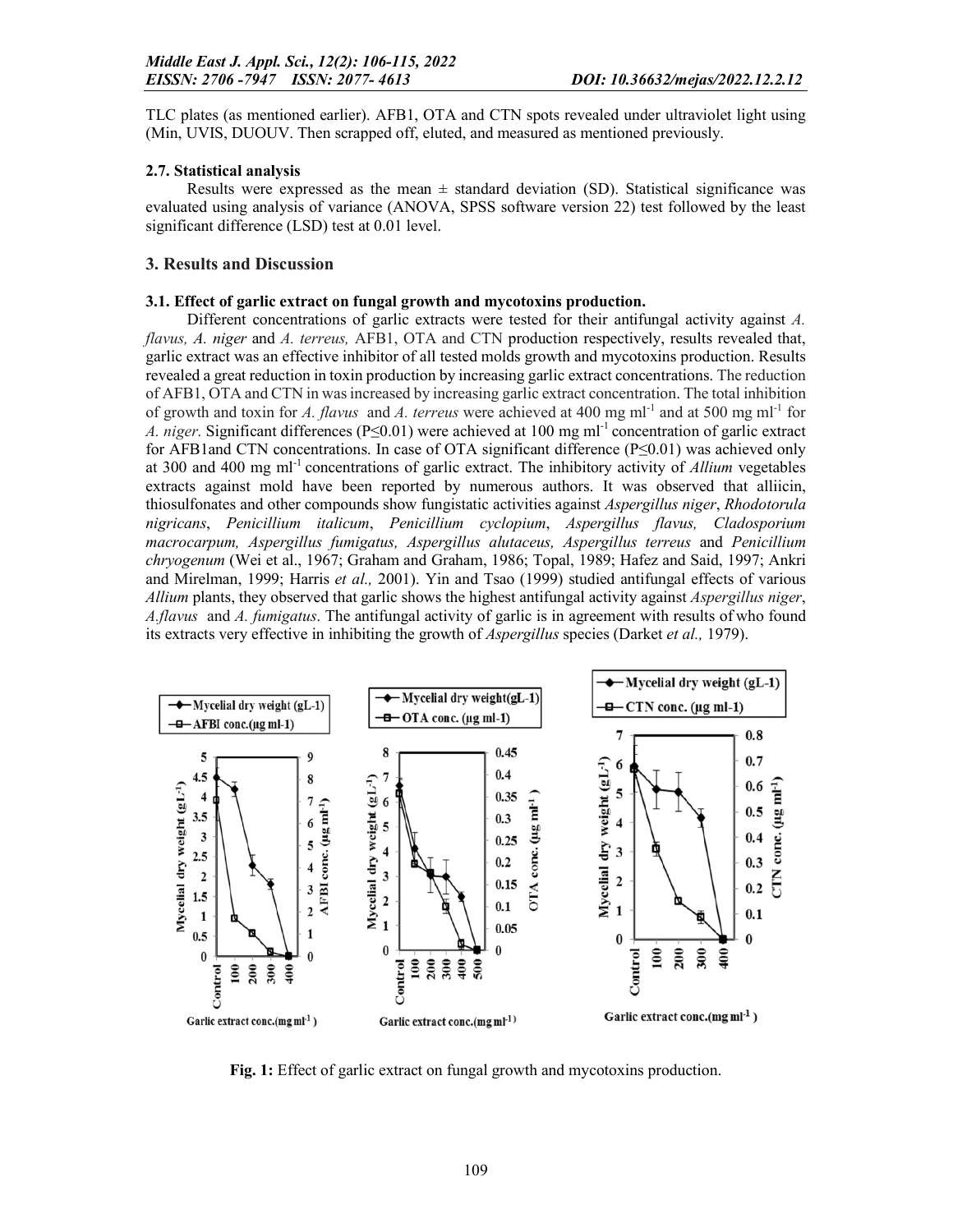#### 3.2. Effect of onion extract on fungal growth and mycotoxins production

Onion extract exhibited a great reduction in AFB1 and OTA production where, initial concentration of onion extract  $(100 \text{ mg ml}^{-1})$  caused a great reduction in the AFB1, OTA production as compared with control culture, while low concentrations of onion extracts represented weak effect on *A. flavus, A. niger and A. terreus* growth. The total inhibition of growth and toxin was achieved at 500mg ml<sup>-1</sup> for three tested strains. Significant differences (P≤0.01) were achieved at 300 mg ml<sup>-1</sup> concentration of onion extract for mycelial dry weight (gL<sup>-1</sup>) of *A. flavus*. Also significant differences (P≤0.01) were achieved for all CTN concentrations at all concentrations of onion extract. There have been a number of reports citing the inhibitory effects of onion extracts on *A. flavus* growth, with an ether extract of onions, thio-propanol-S-oxide, being demonstrated to inhibit growth. In addition, Fan and Chen (1999) reported that welsh onion ethanol extracts depressed the mycelial growth and aflatoxin production of some strains of aflatoxin-producing fungi (Fan, J.J. and Chen, J.H. 1999). Yin and Tsao (1999) studied the antitoxigenic potential of some spices against OTA-producing strain of *A. ochraceus*. Clove completely inhibited the mycelial growth of the fungi *A. ochraceus*. *A. niger*, *P. italicum*, *Tryptophyton gypseum* and *Microsporon audouini* are inhibited by thiosulfonates compounds in onions. Presence of flavonoids from the onion extract was reported by Palomar *et al.,* (2004), these flavonoids inhibit the growth of microorganisms.



Fig. 2: Effect of onion extract on fungal growth and mycotoxins production.

#### 3.3. Effect of liquorice extract on fungal growth and mycotoxins production

Results illustrated that *A. niger* was the most sensitive mold to liquorice extract concentrations. The total inhibition of *A. niger* growth and OTA production were achieved at 400mg ml-1 while *A. flavus* and *Aterreus* growth and toxin production were achieved at 500mg ml<sup>-1</sup>. Significant differences (P≤0.01) were achieved at 400 mg ml-1 concentration of liquorice extract for *A. flavus* mycelial dry weights and AFB1 concentrations. Also significant difference (P≤0.01) was achieved for OTA and CTN concentrations. Furthermore, significant difference (P≤0.01) was achieved for *A.flavus* and *A. niger* mycelial dry weights at 100 mg ml<sup>-1</sup> concentrations of liquorice extrac. Ahmed *et al.*, (2014) studied the effect of aqueous and organic extracts of liquorice for antioxidant and antifungal activities against four pathogens, *A. alternata, A. niger, F. solani, F. oxysporum*. The strongest antifungal activity was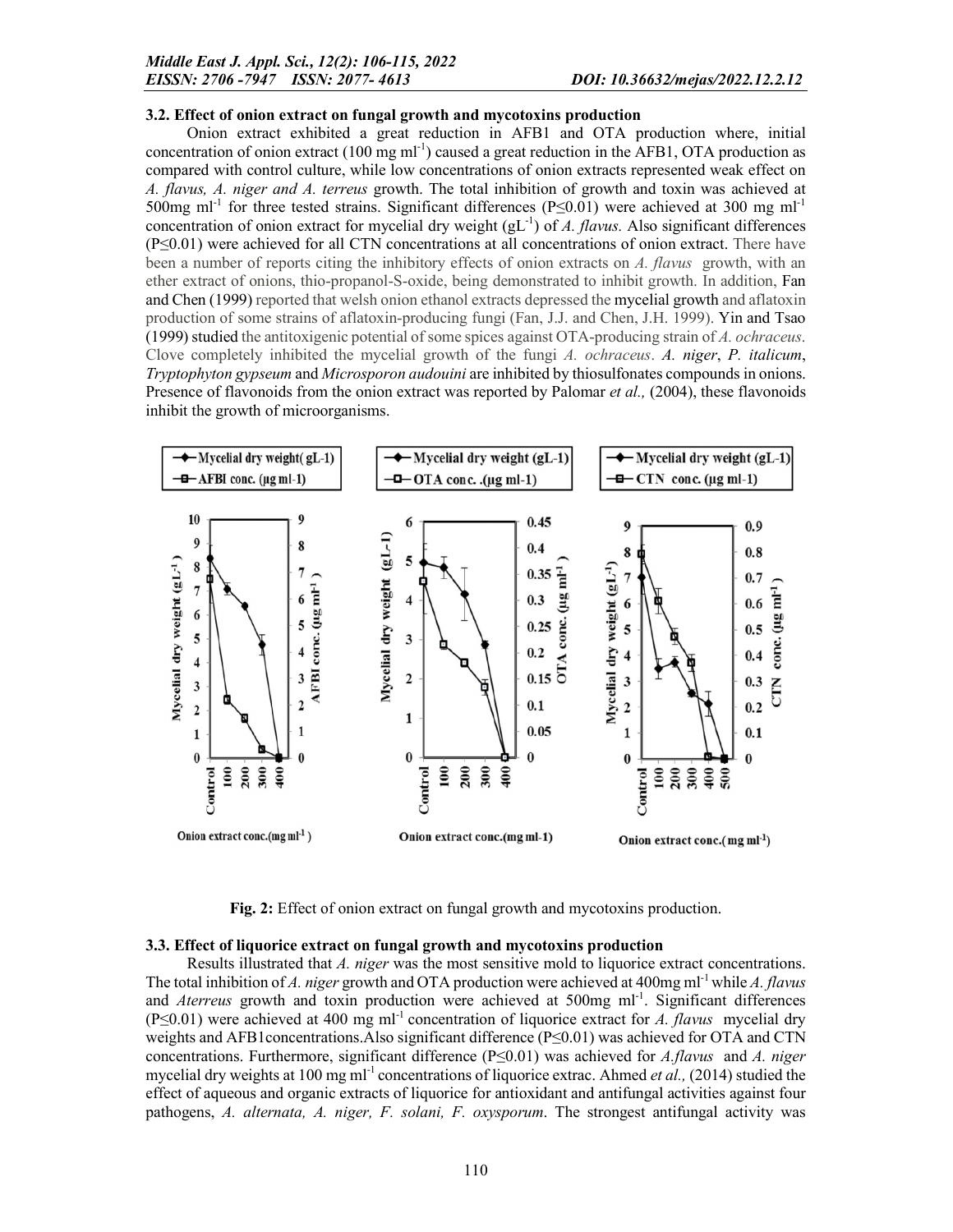observed using the ethanolic extract against *F. oxysporum* while all the extracts had equal antifungal activity against *A. alternata* and *F. solani*. *A. niger* was more sensitive to methanolic extract than the aqueous and ethanolic extract.



Fig. 3: Effect of liquorice extract on fungal growth and mycotoxins production

# 3.4. Effect of Cinnamon extract on the growth and mycotoxins production

Cinnamon extract was the most effective plant extract against the three tested strains achieved total inhibition of growth and toxin at 300mg ml-1 cinnamon extract for *A. flavus* and *A. niger*, and at 200 mg ml<sup>-1</sup> cinnamon extract for *A. terreus* and CTN production. Significant differences (P≤0.01) were achieved at 50 mg m $l^{-1}$  concentration of cinnamon extract for the three toxins. Moreover, Significant differences (P≤0.01) were achieved at 150 mg ml<sup>-1</sup> concentration of cinnamon extract for mycelial dry weight of the three tested strains. The antifungal activity of cinnamon extract was reported against *A. niger*, *A. flavus, F. moniliforme, F. graminearum, Fusarium* spp*, P. citrinum and P. viridicatum* (Singh *et al.,* 2007; Velluti *et al.,* 2004). The antimicrobial activity of cinnamon is attributed to eugenol (2 methoxy-4-allyl phenol) and cinnamic aldehyde (Conner, 1993; Ouattara *et al.,* 1997; Zhou *et al.,*  2010). Cinnamic aldehyde (non-phenolic compound) inhibits mold growth and mycotoxin production (Beuchat, 1994; Ouattara *et al.,* 1997). Cinnamon and anis inhibited the synthesis of OTA starting from the concentration of 3% and mint starting from 4% (Pereira *et al.,* 2006).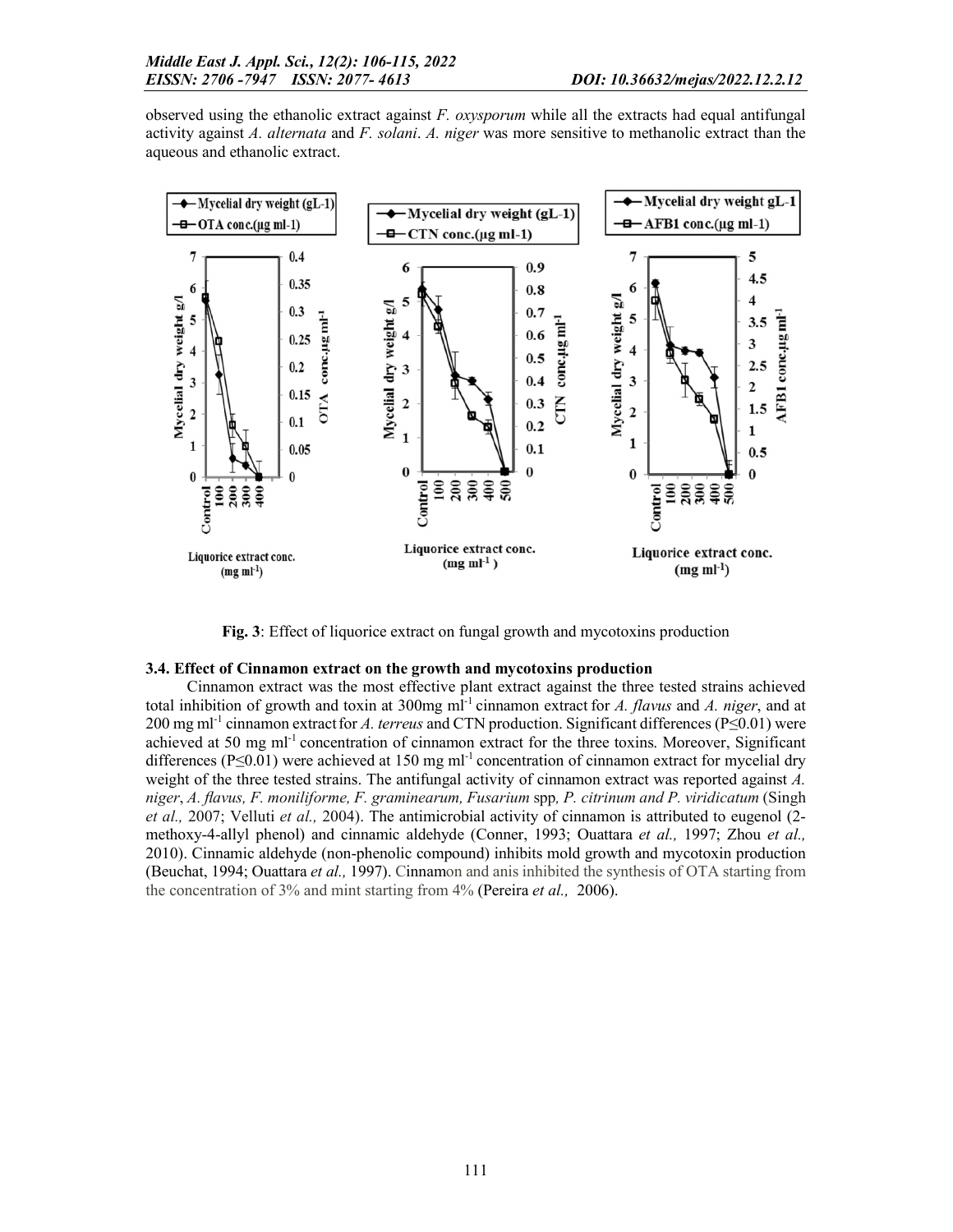

Fig. 4: Effect of Cinnamon extract on the growth and mycotoxins production

#### 5-Effect of ginger extract on the growth and mycotoxins production.

Ginger extract was the second most effective plant extract. The total inhibition of fungal growth and toxins production for the three tested strains were achieved at  $300 \text{ mg ml}^{-1}$  ginger extract. Significant differences (P≤0.01) were achieved at 50 mg ml<sup>-1</sup> ginger extract for the three toxins. Furthermore, significant differences ( $p \le 0.01$ ) were achieved at 200 mg m<sup>-1</sup> concentration of ginger extract for mycelial dry weight of the three tested strains represented. Ginger contains the compound caprylic acid, which has potent antifungal properties (Ernst and Pittler, 2000).The strong inhibition potential of ginger is attributed to fact that it contains over 400 different compounds a mixture of both volatile and non-volatile chemical constituents such zingerone, shogaols and gingerols, sesquiterpenoids (β-sesquiphellandrene, bisabolene and farnesene) and a small monoterpenoid fraction (β-phelladrene, cineol, and citral) (Chrubasik *et al.,* 2005). The efficacy of some local plants in the management of *A. flavus* and aflatoxin contamination was investigated. Aqueous extracts of rhizome of *ginger* could suppress both the growth and aflatoxin production by *A. flavus.* No positive correlation could be observed between mycelial growth and aflatoxin production by *A. flavus* (Reddy *et al.,* 2011). Gingerols were identified as the major active component in the fresh ginger rhizome. Ali *et al.,* (2008) indicating that it potential as an antifungal agent. The methanol fraction of *Zingiber officinalis* caused total inhibition of growth and aflatoxin production by *A. flavus* (Reddy *et al.,* 2011).

# 6-Effect of cinnamon extract on mycotoxins production on meat substrate by A.flavus, *A. niger* and *A. terreus*.

The efficiency cinnamon extract as the best plant extract on controlling growth and mycotoxins production of the three tested strains, was applied for determination its ability also to control mold growth and toxin production in meat substrate. The moisture content were adjusted at 8%. the total inhibition of *A.flavus* and *A. niger* growth and toxins were achieved at 0.25 g Kg<sup>-1</sup> cinnamon extract while, the total inhibition for *A. terreus* growth and CTN production was achieved at 0.20 g  $Kg^{-1}$ cinnamon extract Significant differences (P≤0.01) were achieved at all concentrations of cinnamon extract for OTA and CTN concentrations. Moreover, significant differences in the three toxins concentrations were achieved at  $0.15$  mg m $l^{-1}$  of cinnamon extract.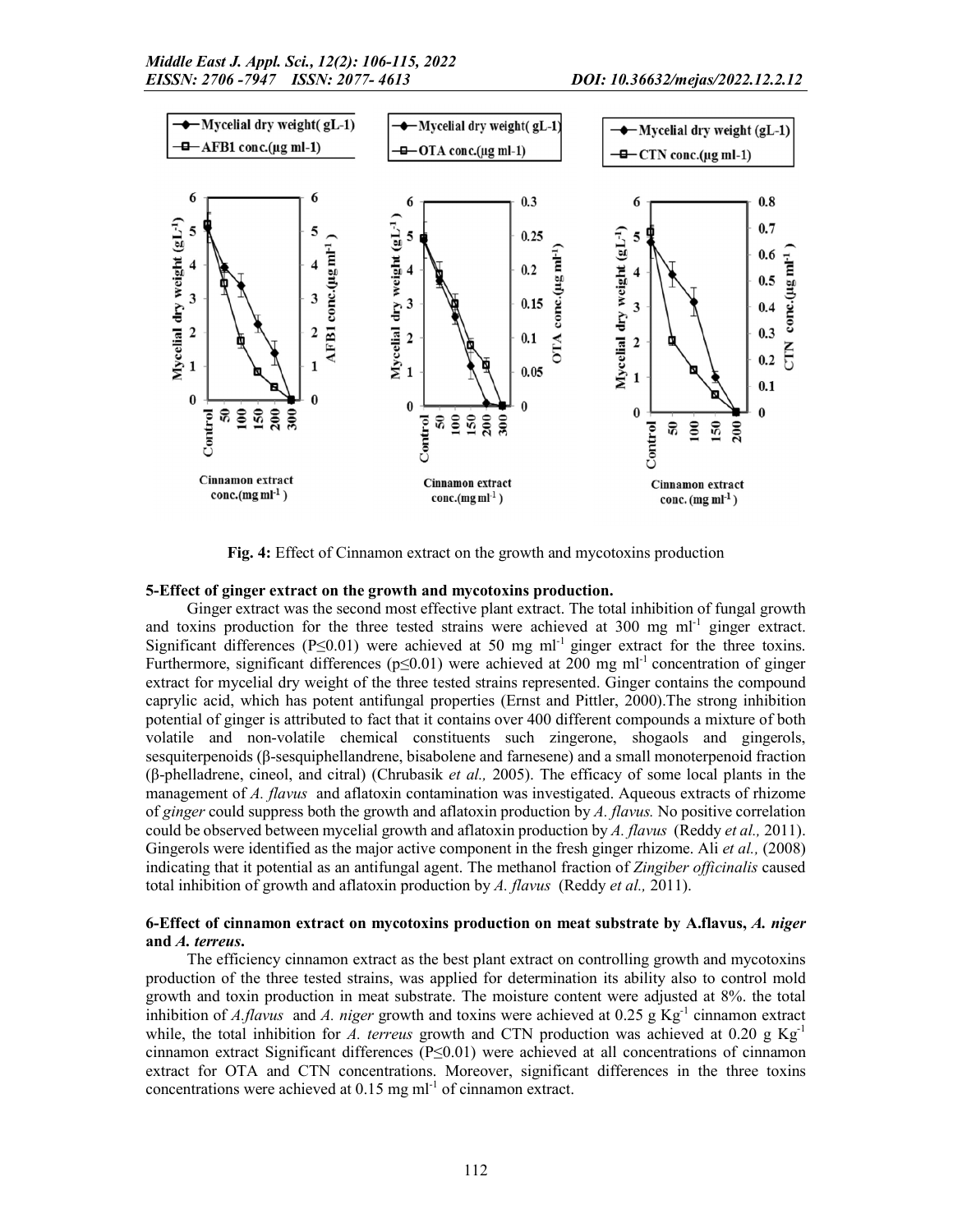

Fig. 5: Effect of ginger extract on the growth and AFB1 production by *A. flavus.*



Fig. 6: Effect of cinnamon extract on mycotoxins production on meat substrate by *A. flavus*, *A. niger* and *A. terreus*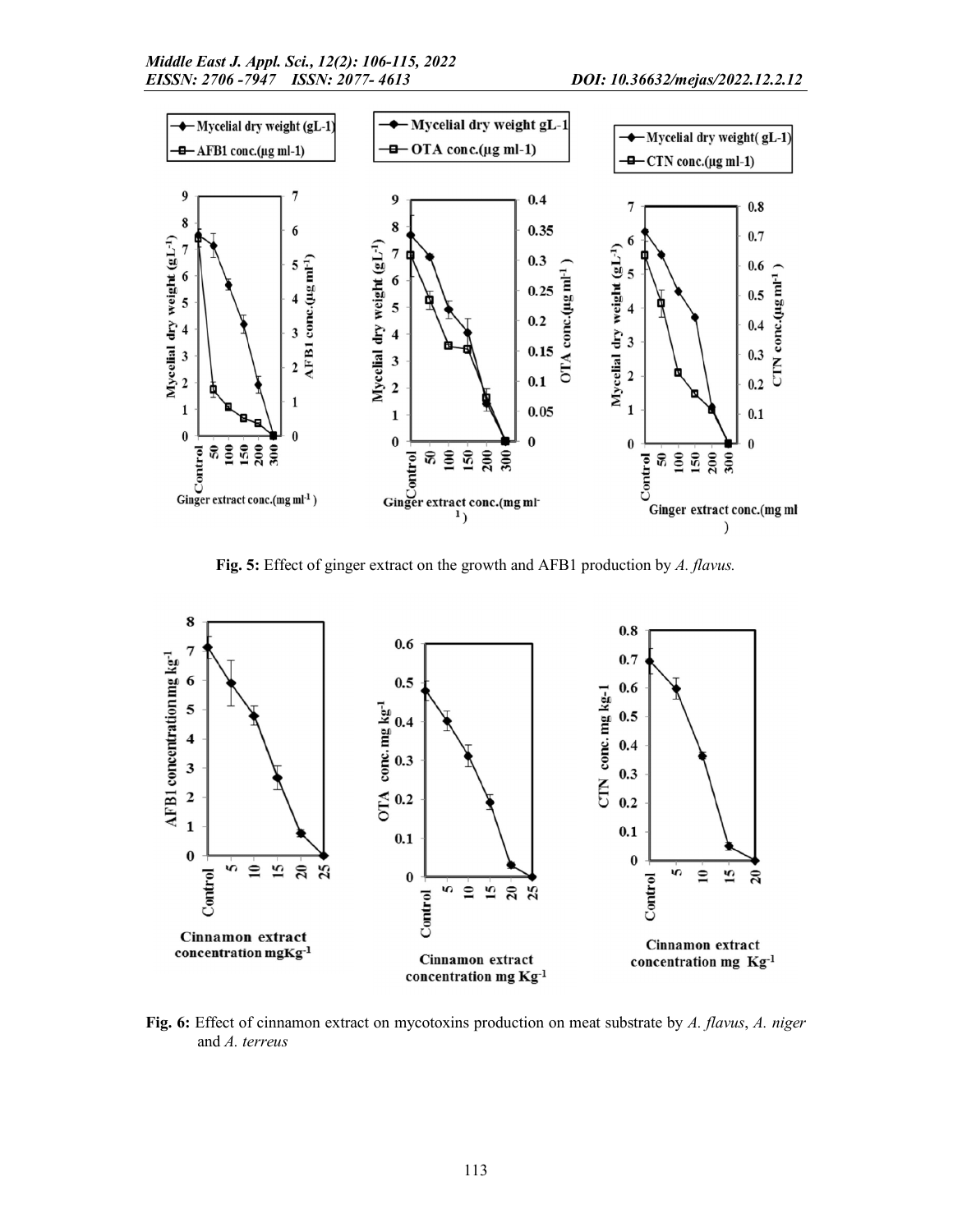# 4. Conclusion

Results revealed that the five plant extracts possessed antifungal activities against the three tested strains, but at different concentrations, depending on the nature of the chemical used and the sensitivity of the tested strains to these chemicals. These extracts can be used in controlling infection, preventing cold meat spoilage and preserve meat for longer periods against fungal contamination.

## References

- Ahmad, H., V. Masoud, and S. Ali, 2011. A comparative study of the effects of the two preservatives, sodium benzoate and potassium sorbate on *Aspergillus niger* and *Penicillium notatum*. Jundishapur Journal of Microbiology, 4 (4): 301-307.
- Ali, B., G. Blunden, M. Tanira, and A. Nemmar, 2008. Some phy- to chemical, pharmacological and toxicological properties of ginger (*Zingiber officinales* Rosc); a review of recent research. Food and Chemical Toxicology, 46: 409- 420.
- Altschul, S.F., T.L. Madden, A.A. Schaffer, J. Zhang, Z. Zhang, W. Miller, and D.J. Lipman, 1997. Gapped BLAST and PSI-BLAST: a new generation of protein database search programs, Nucleic Acids Research*.,* 25: 3389–3403.
- Ankri, S. and D. Mirelman, 1999.Antimicrobial properties of allicin from garlic. Microbes and Infection, 2: 125-129.
- Bartley, J. and A. Jacobs, 2000. Effects of drying on flavor compounds in Australian-grown ginger (*Zingiber officinale*). Journal of the Science Food and Agriculture, 80(2): 209-215.
- Beuchat, L.R., 1994. Antimicrobial properties of spices and their essential oils. In Natural Antimicrobial Systems and Food Preservation, Dillon V.M. & Board R.G. (Ed.), 167-172. CAB International: Wallingford.
- Cabral, L., V. Pinto, and A. Patriarca, 2013. Application of plant derived compounds to control fungal spoilage and mycotoxin production in foods International Journal of Food Microbiology, 166:1–14.
- Chambers, P.G. and T. Grandin, 2001. Guidelines for humane handling, transport and slaughter of livestock. G. Heinz and T. Srisuvan (Eds.)
- Chrubasik, S., M.H. Pittler, and B.D. Roufogalis, 2005. Zingiberis rhizome: A comprehensive review on the ginger effect and efficacy profiles. Phytomedicine, 12(9):684-701.
- Conner, D.E., 1993. Naturally occurring compounds. In Antimicrobials in Foods, Davidson, P.M. and Branen, A.L. (Ed.), 441-450. Marcel Dekker, Inc.: New York
- Dankert, J., T.H. Tromp, H. Devries, and H.J. Klasen, 1979.Antimicrobial activity of crude juices of *Allium ascalonicum*, *Allium cepa* and *Allium sativum*. Zb Bkr. Hyg., I. Abt. Orig. 1979; A245:229-239.
- El-Shanawany, A.A., Eman, M.M. and A. Barakat, 2005. Fungal populations and mycotoxins on silage in Assiut and Sohag governorates in Egypt, with a special reference to characteristic Aspergilli toxin. Mycopathologia, 159: 281-289.
- Ernst, E. and M.H. Pittler, 2000. Efficacy of ginger for nausea and vomiting: a systematic review of randomized clinical trials". British Journal of Anesthesia, 84 (3): 367–371
- Fan, J.J. and J.H. Chen, 1999. Inhibition of Aflatoxin-Producing Fungi by Welsh Onion Extracts. Journal of food of protection, 62(4): 414-417.
- Graham, H.D. and E.J.F. Graham, 1986. Inhibition of *Aspergillus parasiticus* growth and toxin production by garlic. Journal of Food Safety, 8: 101-108.
- Hafez, S.A. and H.E. Said, 1997. Effect of garlic, onion and sodium benzoate on the mycoflora of pepper, cinnamon and rosemary in Egypt. International Biodeterioration and Biodegradation, 39: 67-77.
- Harris, J.C., S.L. Cottrell, S. Plummer, and D. Lloyd, 2001. Antimicrobial properties of *Allium sativum*  (garlic). Applied Microbiology and Biotechnology, 57: 282-286.
- Ismaiel, A.A. and N.A. Tharwat, 2014. Antifungal activity of silver ion on ultrastructure and production of aflatoxin B1 and patulin by two mycotoxigenic strains, *Aspergillus flavus* OC1 and *Penicillium vulpinum* CM1.Journal of medical Mycology*,* 24: 193–204.